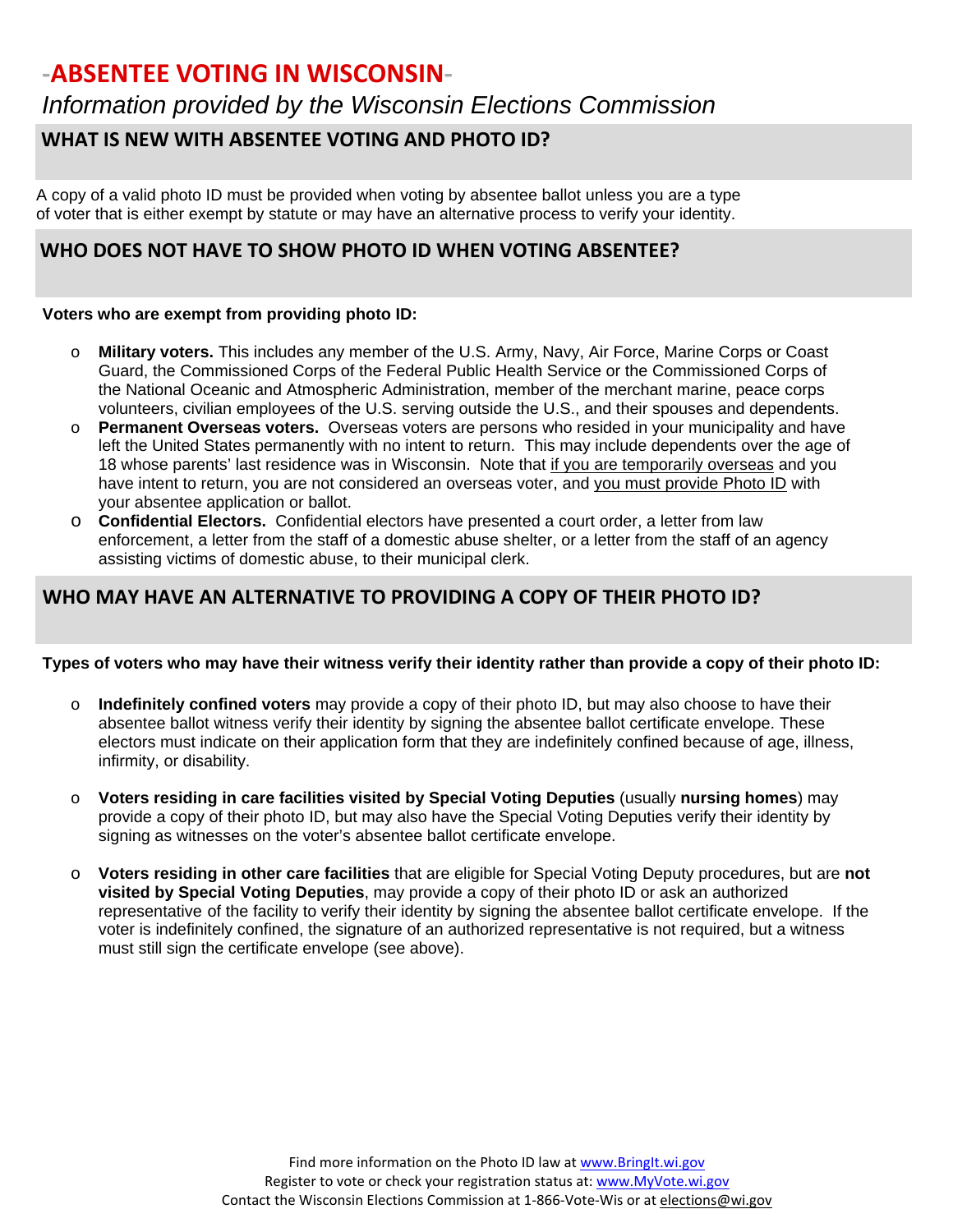*Information provided by the Wisconsin Elections Commission*

## **DO I NEED TO PROVIDE PHOTO ID WHEN VOTING ABSENTEE?**

#### **Types of voters who MUST provide photo ID with their absentee ballot applications:**

- o **In-person voters in the clerk's office** must show their original photo ID to the clerk or staff. The staff member will record on the absentee certificate envelope that the voter provided photo ID.
- o **Regular absentee voters requesting a ballot** must provide a copy of their photo ID with their absentee ballot request. Once photo ID is provided, the voter no longer has to provide photo ID with subsequent absentee ballot requests, until they re-register (their name or address changes).
- o **Electors that have moved within Wisconsin less than 28 days before the election** must vote from their previous address. They may vote at the polling place for their previous address, or by absentee ballot in the municipality of their previous address.
- o **Presidential-only electors, hospitalized electors, and sequestered jurors** have special absentee voting requirements. They will need to show a photo ID, but should also contact their municipal clerk for assistance.

#### **WHAT IF I DON'T SUBMIT PHOTO ID WITH MY ABSENTEE APPLICATION?**

- o Voters who are required to submit photo ID with their absentee application will not be sent an absentee ballot.
- o Some voters have alternatives to providing a copy of the photo ID to be sent a ballot. These voters must either return a copy of photo ID with their ballot or meet any alternative requirements. Failure to do so may result in the ballot being rejected or treated as a provisional ballot. Provisional voters have until 4:00 p.m. on the Friday after the election to submit the required photo ID to their municipal clerk. If the photo ID is received by the deadline, their ballot will be counted. If photo ID is not received by the deadline, the ballot will not count. Voters can check the status of their provisional ballots by contacting their municipal clerk, or checking the MyVote Wisconsin website at **[http://myvote.wi.gov](http://myvote.wi.gov/)**.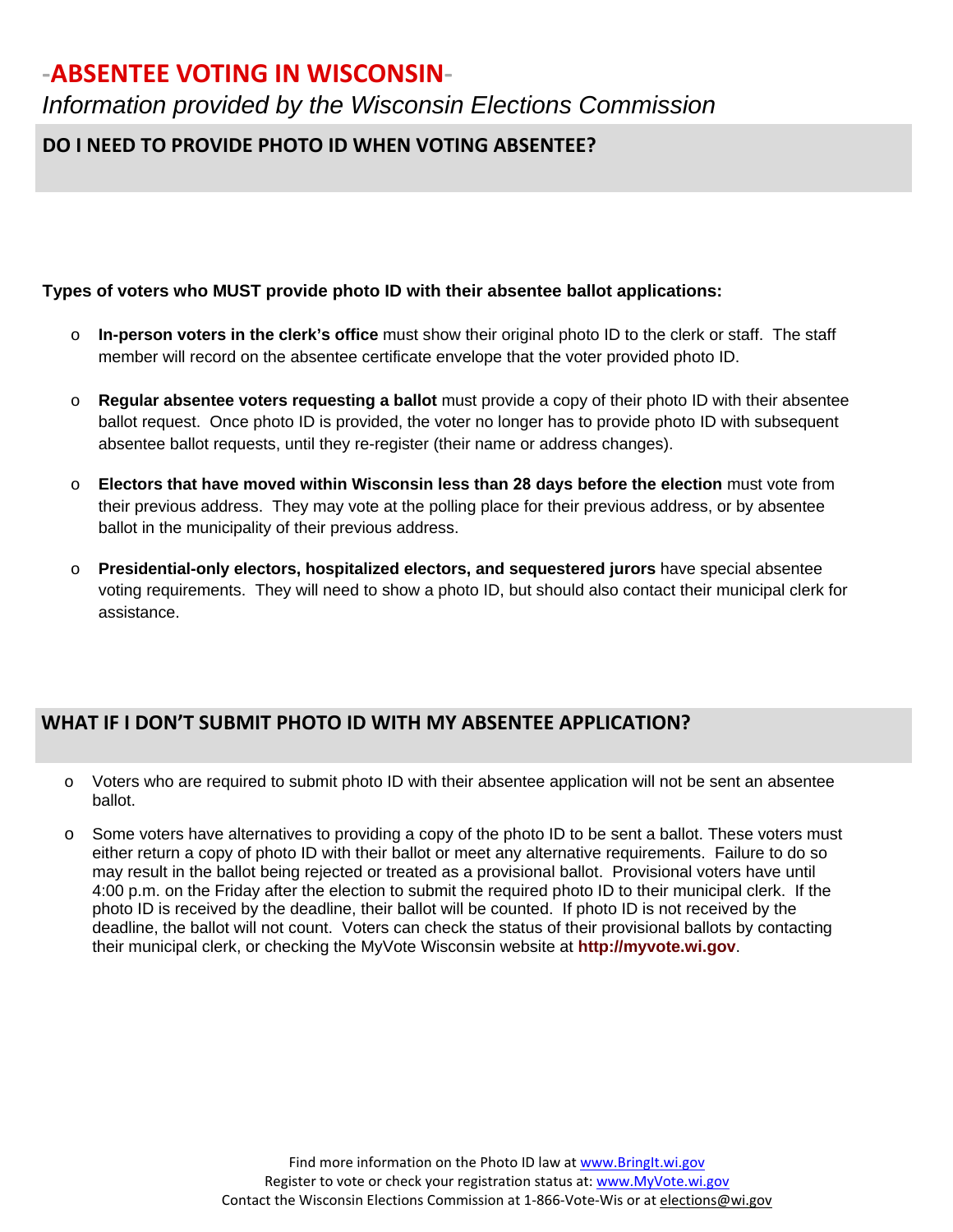## *Information provided by the Wisconsin Elections Commission*

#### **CAN I VOTE BY ABSENTEE BALLOT BY MAIL?**

Any eligible, registered, Wisconsin elector can vote by absentee ballot. You do not need a reason. Whether you have a hard time getting to the polls due to a disability or if it is just more convenient for you to vote by mail, all qualified Wisconsin electors are eligible to vote by absentee ballot.

#### **WHEN CAN I VOTE BY ABSENTEE BALLOT BY MAIL?**

Absentee ballots are available by mail 47 days before the partisan primary, Presidential Preference, and General elections and 21 days before state, local, and other elections.

## **HOW DO I REQUEST AN ABSENTEE BALLOT BE SENT TO ME BY MAIL?**

You can apply for and vote your absentee ballot in-person in the clerk's office or you can request an absentee ballot from your municipal clerk by making the request in writing by mail, e-mail, fax or online at myvote.wi.gov.

### **HOW DO I VOTE IN-PERSON IN MY MUNICIPAL CLERK'S OFFICE?**

When absentee voting in-person in your municipal clerk's office, you will complete your ballot and then insert the ballot into an absentee ballot certificate envelope. You will need to complete all the required fields and sign the certification on the envelope in order for your ballot to be counted. To view a sample absentee ballot envelope visit: **<https://elections.wi.gov/forms/el-122>**. You must show an original photo ID when absentee voting in-person.

Contact your municipal clerk to find out what times in-person absentee voting is available in your municipality.

### **HOW DO I GET AN ABSENTEE BALLOT BY MAIL?**

- o To request an absentee ballot be sent to you by mail, you may send a request to your municipal clerk by mail, fax, or e-mail. Don't forget to include a copy of your photo ID with the request.
- o Absentee ballot requests must be received by your municipal clerk no later than 5:00 p.m. the Thursday before an election to receive a ballot for that election.

#### **CAN I REQUEST A BALLOT FOR MORE THAN ONE ELECTION?**

- o On your absentee ballot application, you can select to receive your ballots for one specific election, or for all elections in a calendar year.
- $\circ$  If you are indefinitely confined (meaning it is difficult for you to get to the polls) due to age, illness, infirmity, or disability you may request that an absentee ballot be sent to you automatically for every future election. - When you choose this option, an absentee ballot will be sent to you for every future election and will only discontinue if you fail to return a ballot.